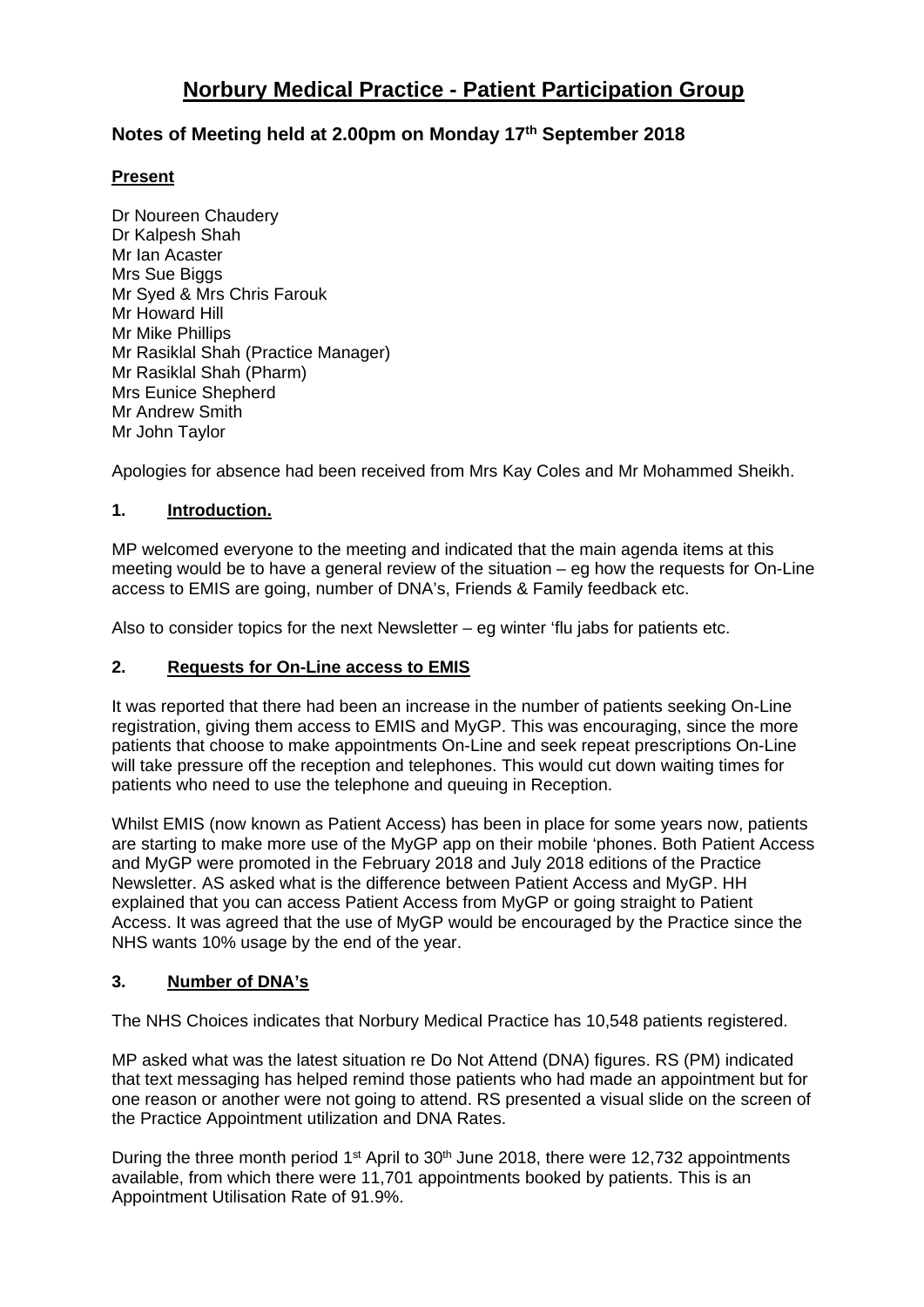Of the 11,701 appointments booked, there were 611 DNAs – ie there were 611 appointments booked but the patient Did Not Attend for that appointment, which could have been given to other patients waiting for an appointment. This is a 5.2% "wastage".

JT asked if there was a cost penalty for every DNA, that could be put in the Newsletter to remind patients of the cost if they Did Not Attend an appointment that they had booked. MP indicated that the hospital sends him a text indicating that it would cost the NHS at least £100 if he did not attend one of his appointments.

The PPG has previously asked whether a patient could be struck off the Practice list for repeated DNA, but RS (PM) indicated that NHS (England) would not allow striking off a patient for at least 12 months, and in the meantime the Practice should do all that they can to help the patient not to DNA.

## **4. Friends & Family feedback**

The FFT feedback figures can be seen on the Practice website from which MP had developed an Excel chart showing the analysis for the period January to August 2018. MP tabled a copy of that Excel chart and a copy is attached to these minutes. The meeting agreed that there was a very high level of satisfaction from patients who would be "Extremely Likely" to recommend Norbury Medical Practice to Friends & Family.

#### **5. Next Newsletter**

The Newsletter is prepared on a regular basis to inform the patient population of issues which the PPG decides need to be circulated. The Newsletter is normally issued by email to all those patients for whom the Practice has an email address. In addition, hard copies are placed in the waiting room for those patients to take who are attending the Practice.

The Newsletter is emailed to all those patients for whom the Practice has an email address – currently around 1500 patients from the patient population of 10,548. AS asked what could be done to harvest more email addresses so that the Newsletter can be distributed more widely. HH explained that the PPG had carried out a collection exercise some years ago by canvassing patients as they visited the Practice, asking them if they would be willing to provide their email addresses for the sole use of the Practice. Some patients do not want to give their email addresses and no doubt there are a few patients who do not have email addresses.

RS (Pharm) asked if a message could be put on the monitor screen in the waiting area. Small "postcards" had been printed and RS (PM) indicated that more patients are using these "postcards" to register their mobile 'phone number with the Practice and also their email address which will enable them to receive the Newsletter on-line.

The PPG had previously considered sending a copy of the Newsletter by post to every patient, but NC indicated that this would not be practicable and that the cost would be excessive.

MP indicated that it was timely to draft the next Newsletter to be issued in October. The most important topic to be promoted was the "Winter 'flu jab". It was also agreed that mention should be made re the benefit of using a local pharmacist to provide a patient's medication.

Also to continue promotion of the benefit of patients providing their mobile 'phone number and email address to the Practice, and the benefits of registering for Patient Access/MyGP.

MP indicated that he would draft a Newsletter and circulate by email to the PPG for comments before passing to the Practice for email distribution etc.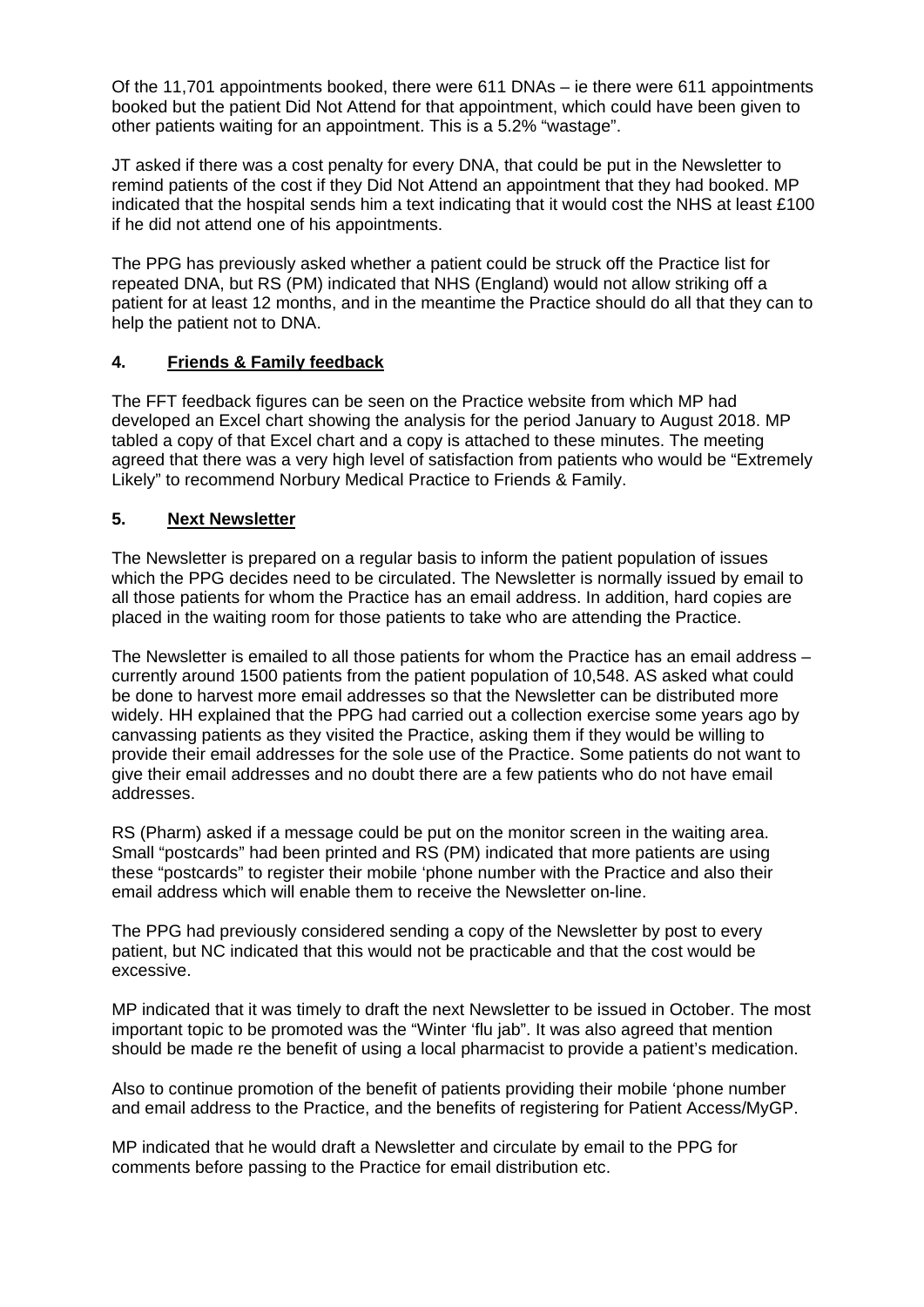## **6. Any Other Business**

NC tabled an NHS leaflet entitled "What happens when you are referred by your GP to see a specialist". Should a GP refer a patient to hospital, it is important that the patient understands what to expect from the hospital, and not to be expected to go back to the GP for advice. Similar advice documents have been prepared for hospital consultant or specialists to give to patients when they attend hospital.

NC raised the concern about the trials of the "Virtual GP" service whereby patients can have rapid access to a GP over the 'phone or other media. Questions arise such as how can a GP carry out a physical examination of the patient at the end of a mobile 'phone, does the virtual GP have access to the patients records, etc. There is a concern that virtual GP services will "cherry pick" younger and healthier patients thereby de-stabilising the funding arrangements for normal GP Practices. Patients whose first language is not English and/or who do not have "IT" skills may be disadvantaged. It is understood that if you sign up to a virtual GP, then you are taken off your previous GP Practice list. What happens if the "Virtual GP" considers that the patient needs a physical examination after the initial contact. Given that the Virtual GP has no Practice facilities, does he just refer you to hospital?

It is understood that other companies are moving into this business and the Government want all Practices to have "e"-consultations. It was agreed that the PPG should monitor this development and it is hoped that the NAPP will be reporting on this at some time.

NC and RS(PM) said that the building works currently being done at the Health Centre should be finished by Christmas.

## **7. Date of Next Meeting**

We normally meet every two months, on the third Monday of the month, to avoid the Practice meetings. However a number of PPG committee are away in November and so it was agreed that the PPG should meet again on the **Second Monday in November 2018 – Monday 12th November 2018 starting at 2.15 pm. (Note different start time for this meeting only)**

Michael J Phillips Chairman